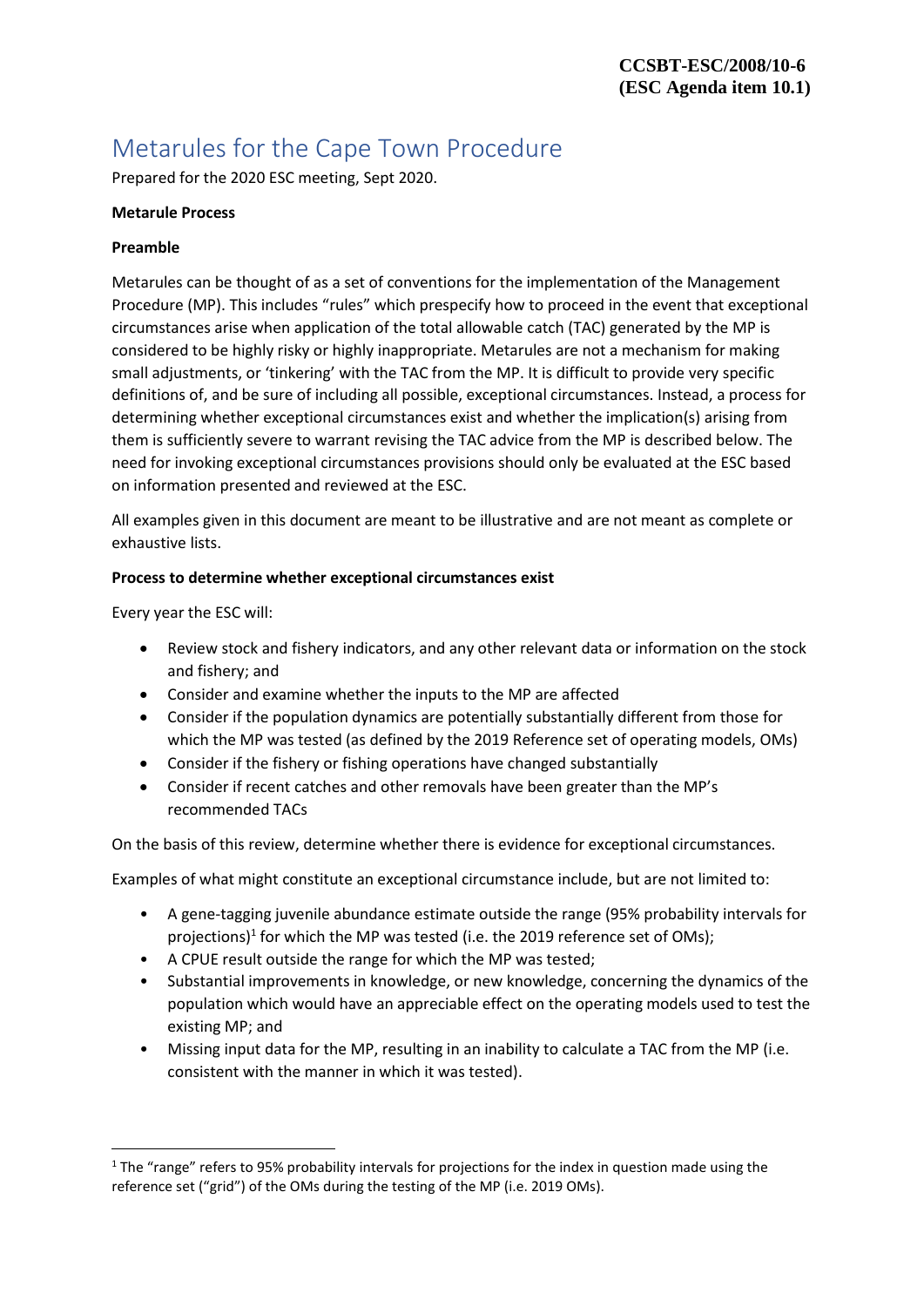Every three years (not coinciding with years when a new TAC is calculated from the MP) the ESC will:

- Conduct an in-depth stock assessment; and
- On the basis of the assessment, indicators and any other relevant information, determine whether there is evidence for exceptional circumstances (an example of exceptional circumstances would be if the stock assessment was substantially outside the range of simulated stock trajectories considered in MP evaluations, calculated under the reference set of operating models).

Every six years (not coinciding with years when a new TAC is calculated from the MP) the ESC will:

- Review the performance of the MP; and
- On the basis of the review determine whether the MP is on track to meet the rebuilding objective or a new MP is required.

If the ESC concludes that there is no or insufficient evidence for exceptional circumstances, the ESC will:

• Report to the Extended Commission that exceptional circumstances do not exist.

If the ESC has agreed that exceptional circumstances exist, the ESC will:

• Follow the "Process for Action".

#### **Process for Action**

Having determined that there is evidence of exceptional circumstances, the ESC will in the same year:

- Consider the severity of the exceptional circumstances (for example, how severely "out of bounds" is the CPUE) and, where possible, examine its potential impacts on the performance of the MP;
- Follow the Guidelines for Action if TAC change is considered necessary (see below);
- Formulate advice on the action required (for example, there may be occasions when the severity and impacts of the 'exceptional circumstances' are deemed to be low, so that the advice is not for an immediate change in TAC, but rather a trigger for a review of the MP or collection of ancillary data to be reviewed at the next ESC); and
- Report to the Extended Commission that exceptional circumstances exist and provide advice on the action to take.

#### **Guidelines for Action**

If there is a risk associated with TAC being too high, then consider TAC changes where:

- a) The MP-derived TAC should be an upper bound;
- b) Action should be at least an x% change to the TAC, depending on severity.

If there are risks associated with TAC being too low, then consider TAC changes where:

- a) The MP-derived TAC could be a minimum;
- b) Action should be at least an x% change to the TAC, depending on severity.

An urgent updated assessment and review of indicators will take place, with projections from that assessment providing the basis to select the value of the x% referred to above.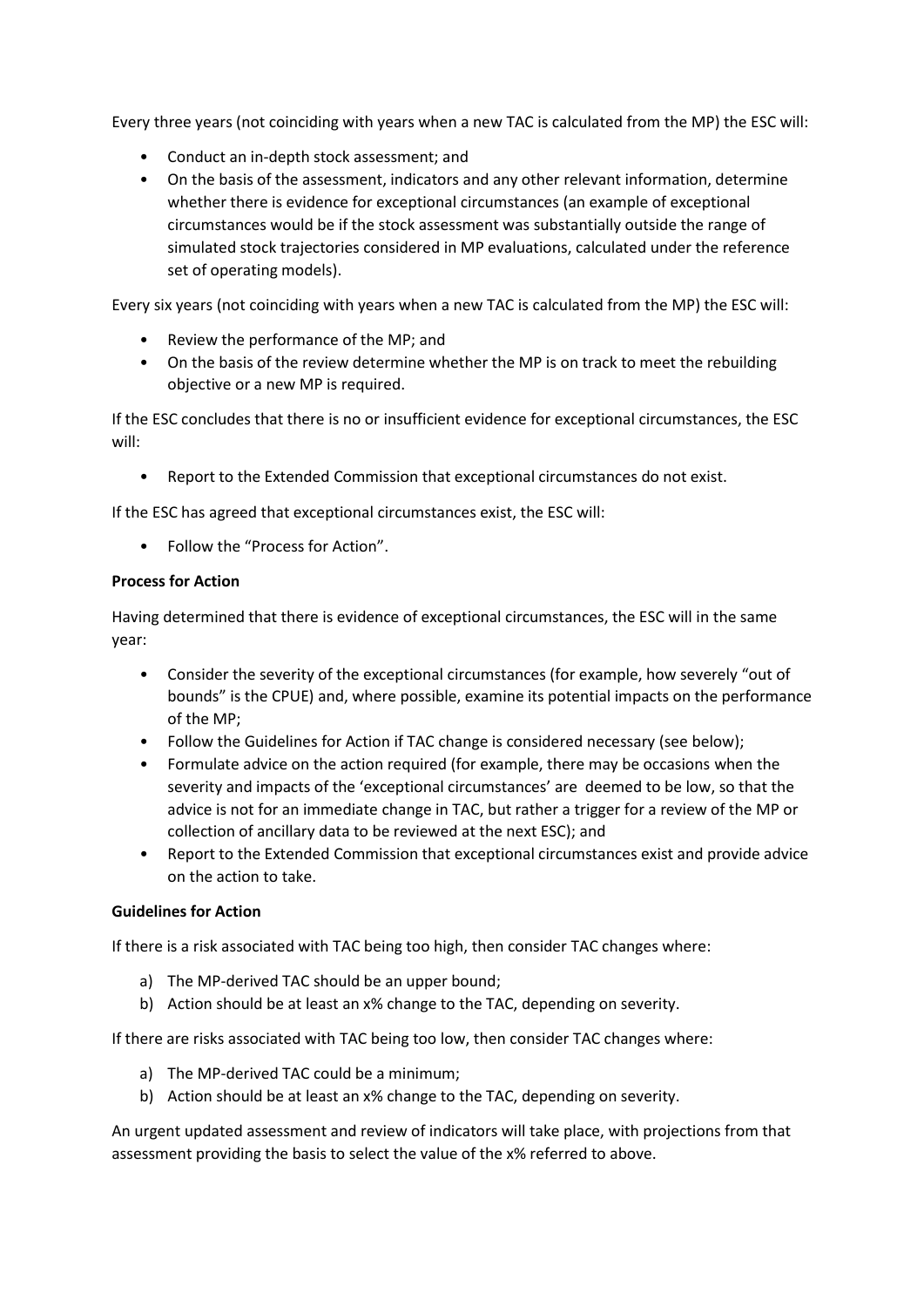# **The Extended Commission will:**

- Consider the advice from the ESC; and
- Decide on the action to take.

#### **Examples of meta-rules implementation**

In 2012 a very low aerial survey data point in the timeseries was identified as on the border of the range of projections used for testing the Bali Procedure (NB this index is not used in the Cape Town Procedure). The ESC considered the data, analysis and additional information available on recruitment. Given that the Bali Procedure was shown to be robust to low recruitment scenarios, the ESC recommended to the Commission that there should be no action on TAC in that year, but that further analysis of environmental and fishery data should be considered at the next ESC.

In other years, exceptional circumstances (both negative and positive) have been identified but the ESC has not recommended action to alter the Bali Procedure derived TAC. Rather, the ESC has recommended gathering of additional information (e.g., implement gene tagging after suspension of the aerial survey) or alternative actions in the meta-rules process (e.g. development of a new MP), and the Commission has adopted these recommendations.

#### **Meta-rules Flow Chart**

**Figure 1: Flowchart for Metarules process**